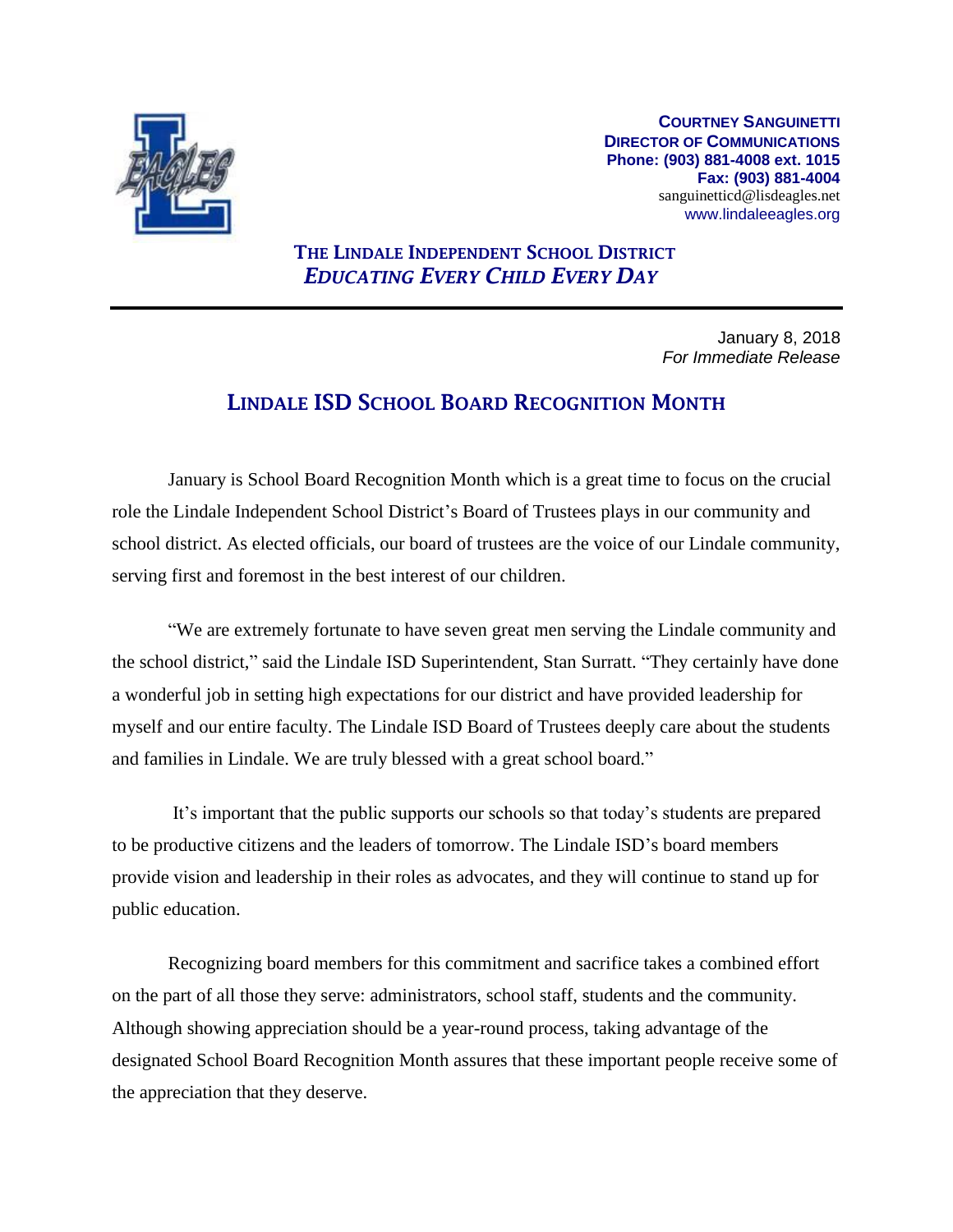#### Board members serving Lindale ISD are:

#### LISD Board President Kelly Cox

Mr. Cox was elected to the board of trustees in 2011. He and his wife Jennifer have two children and have lived in the district since 2002.

#### LISD Board Vice-President Gary Camp

Gary Camp is a 1975 graduate of Lindale High School and a 1979 alumni of UT Tyler. He is married to his high school sweetheart, Susan Melvin Camp and together they have three children, Jennifer and her husband Jeremy, Jessica and Casey. They also have three grandchildren. Camp is the managing partner at Camp Financial Services, LLC.

#### LISD Board Member Donny Williams

Donny Williams joined the Lindale ISD school board in May 2015 in the Place Six position.

#### LISD Board Secretary Mike Combs

Mr. Combs was elected to the LISD Board in 2004 and re-elected in 2009. He has been employed as executive with the Target Corporation since 1989. He is currently president of the Penny Lane Homeowners Association and owner of Vacationers Lawn Care. He and his wife of 32 years, Rachel, have two sons, Chris and Ryan, both graduates and residents of Lindale.

#### LISD Board Member Kenneth Cline

Kenneth Cline is serving his third term as an LISD trustee. Cline is a graduate of Lindale High School. Mr. Cline has his own firm, Kenneth W. Cline Consulting Engineer. He and his wife Carol have three children and 10 grandchildren.